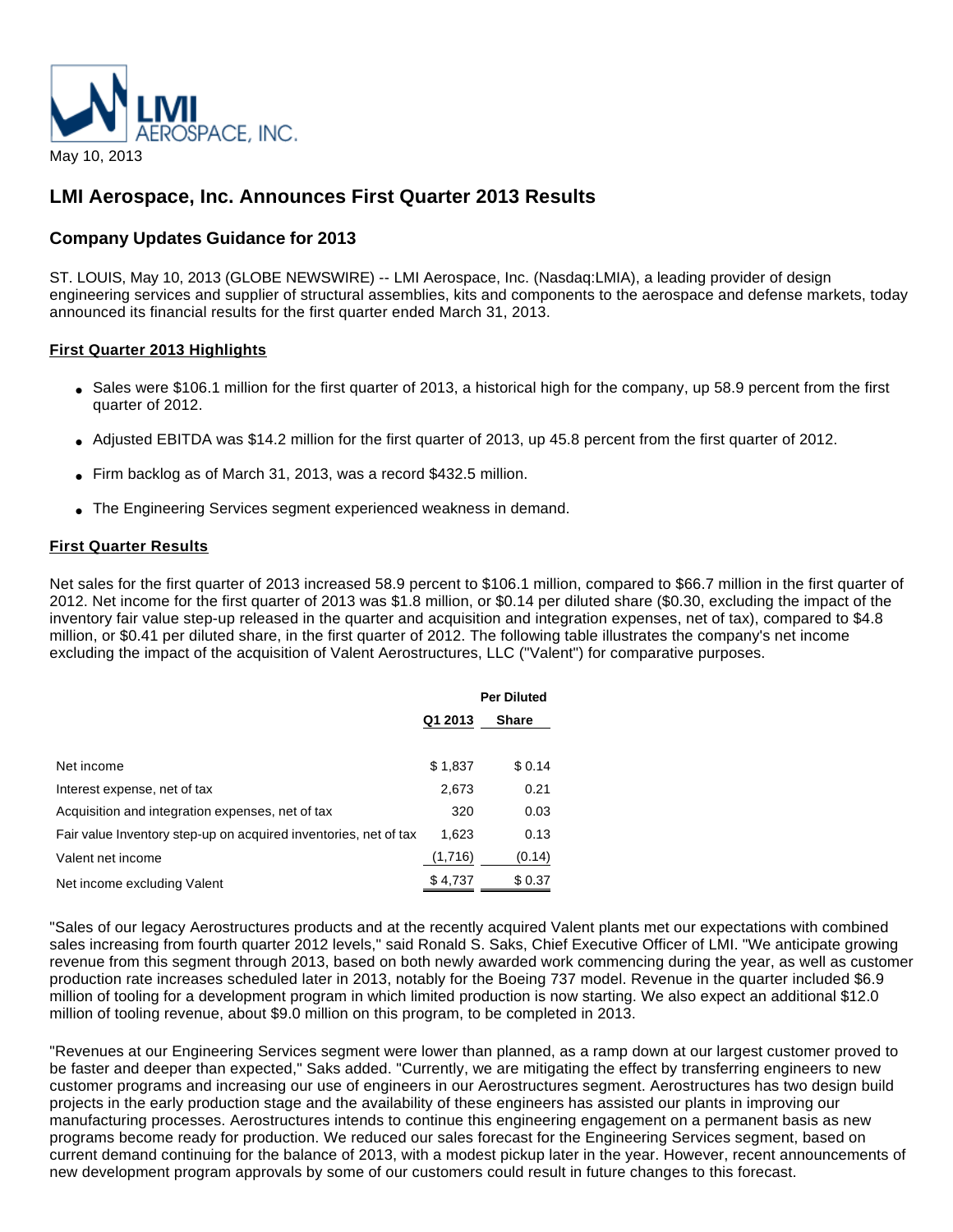"Net income in the first quarter of 2013 was reduced by continued losses on an assembly program, which also impacted the fourth quarter of 2012. Supplied and purchased tooling for this program was repaired and delivery met customer requirements by the end of March 2013. A claim for \$2.4 million was filed with our customer in April 2013. No revenue from this claim has been recorded in our operating results to date. We expect negotiations to commence shortly, with recovery, if any, to occur in the third quarter of 2013."

# **Aerostructures Segment**

|                                 | Q1   | %          |     |                  | %                                                  | Q1            | $\%$       |
|---------------------------------|------|------------|-----|------------------|----------------------------------------------------|---------------|------------|
| <b>Net Sales</b>                |      |            |     |                  | 2013 of Total Valent Legacy of Total 2012 of Total |               |            |
|                                 |      |            |     | (\$ in millions) |                                                    |               |            |
| Large commercial aircraft       |      |            |     |                  | \$37.5 45.1% \$18.5 \$19.0 36.2% \$16.5 39.8%      |               |            |
| Corporate and regional aircraft |      | 25.8 31.1% | 2.5 |                  | 23.3 44.4%                                         |               | 13.4 32.3% |
| Military                        | 14.0 | 16.8%      | 5.3 | 8.7              | 16.5%                                              | 9.1           | 21.9%      |
| Other                           | 5.8  | 7.0%       | 4.3 | 1.5              | 2.9%                                               | $2.5^{\circ}$ | $6.0\%$    |
| Total                           |      |            |     |                  | \$83.1 100.0% \$30.6 \$52.5 100.0% \$41.5 100.0%   |               |            |

The increase in sales is primarily attributable to the acquisition of Valent, which contributed \$18.5 million to large commercial aircraft, including \$14.7 million for the Boeing 737 platform, \$2.5 million to corporate and regional aircraft, \$5.3 million to military and \$4.3 million to other. In legacy Aerostructures, increased demand for Boeing 737 wing modification kits and growth on the Boeing 777 and 787 platforms contributed an additional 10.8 percent increase in net sales of large commercial aircraft products.

Corporate and regional aircraft revenues in the legacy Aerostructures group were higher as the first quarter of 2013 included revenue of \$6.9 million from tooling on a new customer development program and \$3.3 million in additional revenue from deliveries for the Gulfstream G650, G450/G550 and G280 models. Military products revenue decreased for legacy Aerostructures as revenues on the KC-390 program and growth on the Apache helicopter were not enough to offset reduced sales related to the Blackhawk program.

The Aerostructures segment generated gross profit of \$16.6 million, or 20.0 percent of net sales, in the first quarter of 2013 versus \$11.8 million, or 28.4 percent of net sales, in the first quarter of 2012. The acquisition of Valent reduced the gross profit margin. Valent's gross profit margin for the first quarter of 2013 was 11.5 percent. Excluding the aforementioned inventory step-up, the gross profit margin would have been approximately 19.6 percent, and the overall Aerostructures segment gross profit would have been 22.9 percent. As previously mentioned, an assembly program that began in 2012 continued to negatively impact earnings, as the company lost \$1.0 million with respect to this program in the first quarter of 2013.

Selling, general and administrative expenses ("SG&A") were \$11.1 million in the first quarter of 2013 versus \$7.0 million in the first quarter of 2012. Included in these expenses for the first quarter of 2013 was \$3.7 million in SG&A related to Valent. The balance of the increase was due to increased personnel costs, integration expense and professional fees related to the Valent acquisition.

# **Engineering Services Segment**

| <b>Net Sales</b>                |        | Q1 2013 % of Total Q1 2012 % of Total |        |        |
|---------------------------------|--------|---------------------------------------|--------|--------|
|                                 |        | (\$ in millions)                      |        |        |
| Large commercial aircraft       | \$7.5  | 31.8%                                 | \$7.7  | 30.2%  |
| Corporate and regional aircraft | 6.2    | 26.3%                                 | 8.0    | 31.4%  |
| Military                        | 7.5    | 31.8%                                 | 8.1    | 31.8%  |
| Other                           | 2.4    | 10.1%                                 | 1.7    | 6.6%   |
| Total                           | \$23.6 | 100.0%                                | \$25.5 | 100.0% |

The Engineering Services segment net sales in the first quarter of 2013 included \$3.8 million generated by TASS, Inc. ("TASS"), acquired in the third quarter of 2012, all of which is included in large commercial aircraft sales. Excluding the TASS acquisition, sales of services for large commercial aircraft declined on both the Boeing 787 and a nacelle system project. Declining support for Bombardier's Learjet 85 was primarily responsible for the decline in the corporate and regional market. Increased revenue in support of the Embraer KC-390 was not enough to offset declines in the KC-46 tanker and support for naval aircraft, resulting in a decline in the military market in the first quarter of 2013 from the prior year quarter.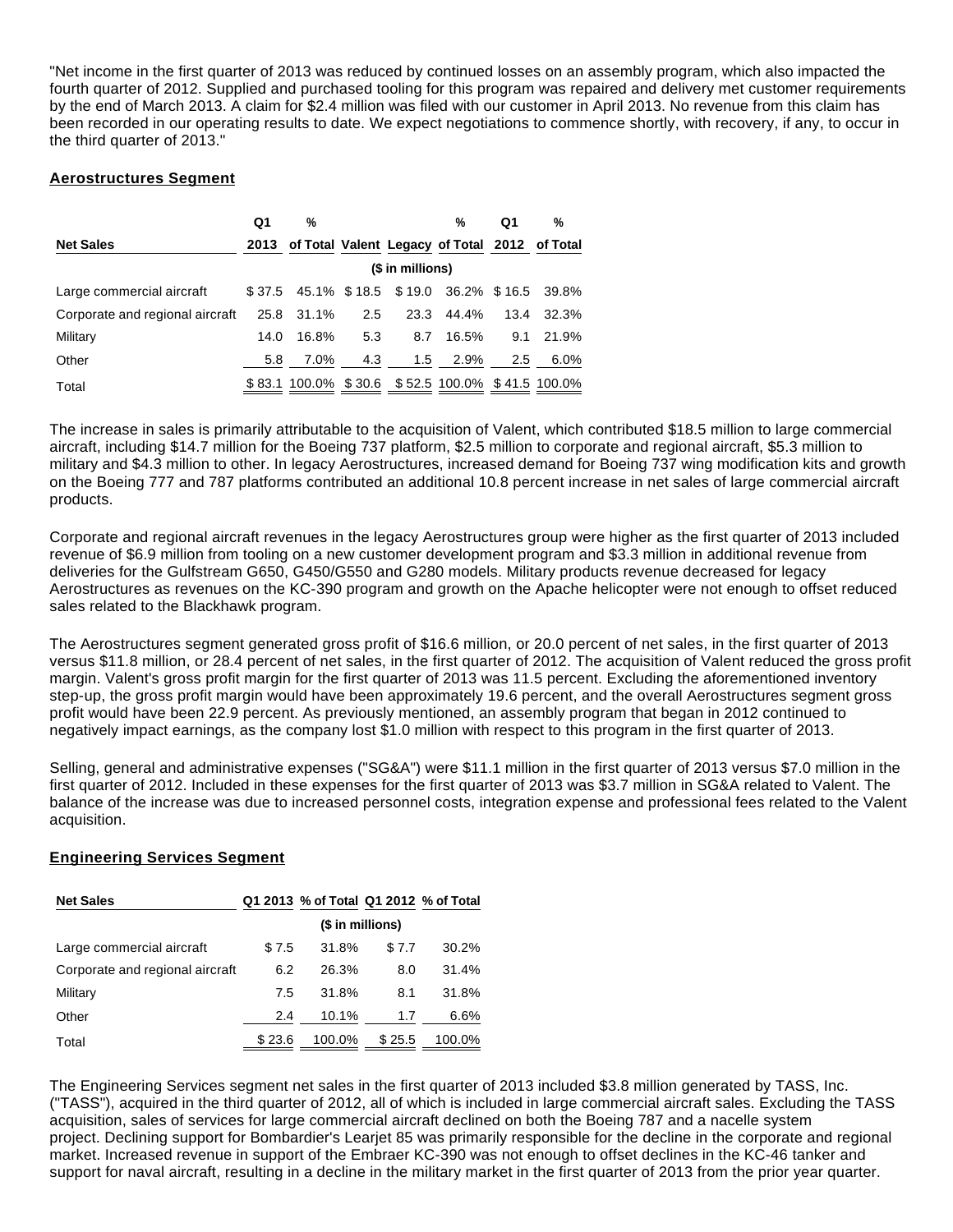Gross profit for the segment was \$3.5 million, or 14.8 percent of net sales, for the first quarter of 2013 down from \$4.7 million or 18.4 percent of net sales for the prior year quarter. The acquisition of TASS added \$0.6 million of gross profit or 15.8 percent of TASS net sales. Excluding TASS, lower sales and lower productivity contributed to the decrease in gross profit.

SG&A for the segment increased from \$2.1 million in the first quarter of 2012 to \$2.9 million in the first quarter of 2013. This increase is attributable entirely to TASS.

#### **Non-Segment**

The effective income tax rate for the first quarter of 2013 was 24.7 percent and in 2012 was 35.3 percent. During the first quarter of 2013, the company recognized a benefit of \$0.3 million resulting from the enactment of the American Taxpayer Relief Act in January 2013, which extended the federal research and development credit retroactively to January 1, 2012, through December 31, 2013. Interest expense increased \$3.9 million primarily due to the new credit agreement to support the acquisition of Valent.

The company used cash flow from operations of \$10.5 million in the first quarter of 2013 and funded capital expenditures of \$12.6 million, resulting in negative free cash flow of \$23.1 million. The cash flow used in operations was largely driven by growth in accounts receivable and inventory balances in the first quarter of 2013.

Backlog as of March 31, 2013, was \$432.5 million, including \$124.9 million in backlog at Valent, compared to \$214.6 million at the end of the prior year quarter.

# **Outlook for 2013**

The company also announced that it has updated guidance for 2013, as follows:

#### **Consolidated Operations**

- Net sales between \$459.0 million and \$483.0 million
- Gross profit between 22.3 percent and 23.1 percent
- SG&A between \$55.7 million and \$58.6 million
- Interest and other expenses between \$16.0 million and \$17.0 million
- Effective income tax rate between 34.0 percent and 35.0 percent
- Capital expenditures between \$27.0 million and \$30.0 million
- Depreciation, amortization and stock compensation expense between \$20.1 million and \$20.9 million

The expectations for each segment are as follows:

#### **Aerostructures**

- Net sales between \$362.0 million and \$382.0 million, including between \$139.0 million and \$145.0 million for Valent
- Gross profit between 23.8 percent and 24.5 percent, including a one-time \$2.5 million charge representing the Valent inventory step-up
- SG&A between \$43.7 million and \$46.1 million

#### **Engineering Services**

- Net sales between \$97.0 million and \$101.0 million
- Gross profit between 16.5 percent and 17.5 percent
- SG&A between \$12.0 million and \$12.5 million

The company provided the following estimates for Adjusted EBITDA guidance for 2013, exclusive of any expected synergies: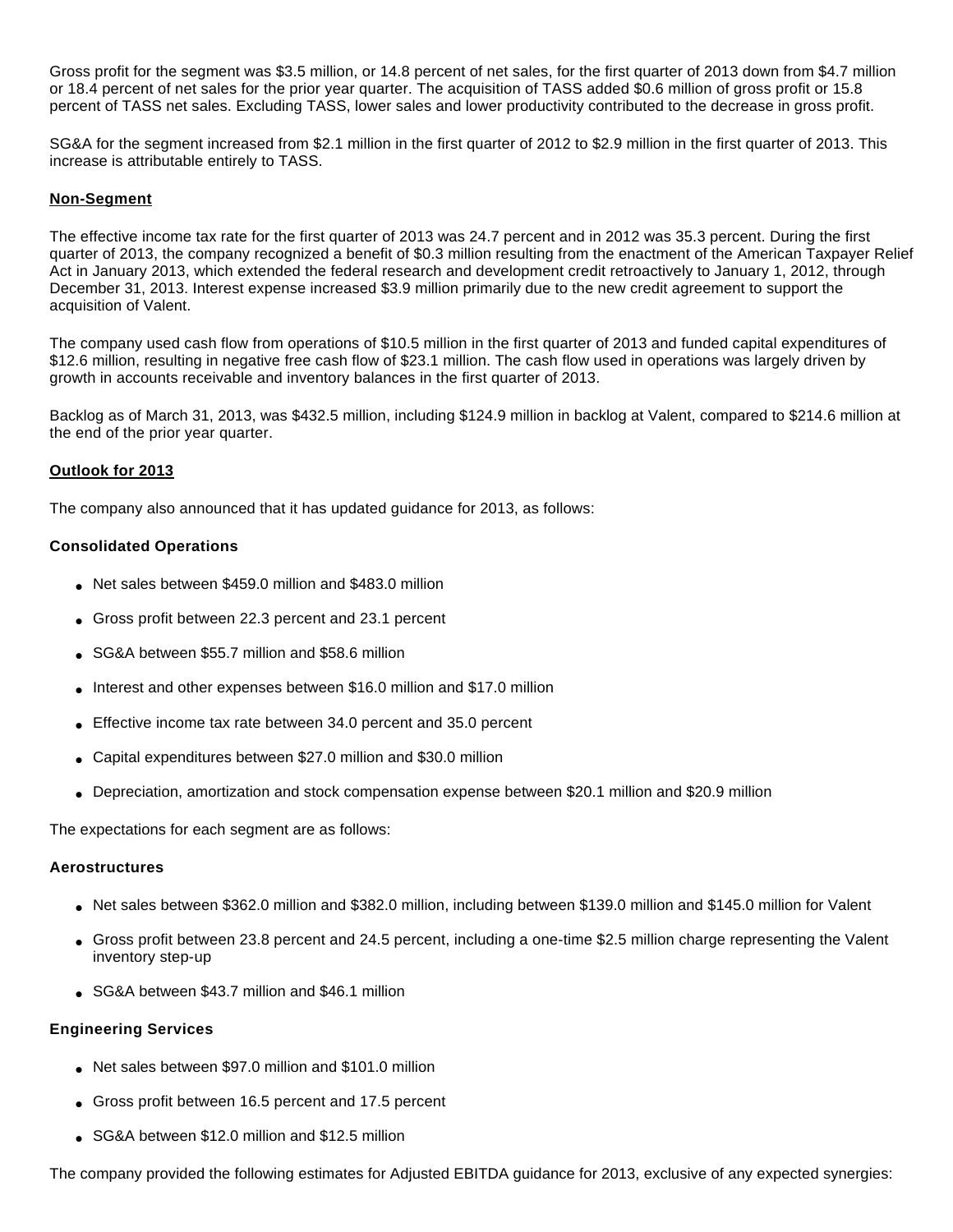|                                                         | Consolidated     |
|---------------------------------------------------------|------------------|
|                                                         | $$$ in millions) |
| Operating Income                                        | $46.5 - 52.8$    |
| Depreciation, Amortization and Stock Based Compensation | $20.1 - 20.9$    |
| Step-up in Inventory to Cost of Goods Sold              | $2.5 - 2.5$      |
| Acquisition and Integration Expense                     | $0.5 - 0.5$      |
| <b>Adjusted EBITDA</b>                                  | $69.6 - 76.7$    |

"The additions of Valent to our Aerostructures segment and TASS to our Engineering Services segment have resulted in a number of new business opportunities," said Saks. "Our TASS employees have recently joined our D3 Technologies team in newly rented offices in Everett, Washington, causing us to accelerate the integration of administrative and marketing functions. Valent's St. Louis plant has moved into space in a legacy LMI building, and in Wichita, selected Valent operations are being moved across town to a legacy LMI plant. Integration of tactical functions has commenced, with a job transfer team identifying opportunities for insourcing of some work in our supply chains, as well as transfers of work packages between legacy LMI and Valent plants. Purchasing is in the process of contracting for lower pricing when combining legacy LMI and Valent needs, and D3 and TASS are growing the Sri Lanka office to provide lower cost engineering services to our customers. We expect to achieve actual synergies of \$1.5 million by the end of 2013 and to reach an annual run rate of at least \$3.0 million in savings by December 31.

"We believe our relationships with key customers continue to strengthen, and we have the resolve to integrate these new companies at a pace we can reasonably handle, while maintaining on time delivery and exceptional quality performance. Accordingly, we are adding people, equipment and plant capacity needed to handle the revenue growth in our existing business, including a major customer development program in Aerostructures, which has required significant capital investment in 2012 and 2013.

"We continue now as a larger company to drive cost reduction and efficiency improvement every day, and are optimistic the positive trends of the commercial aerospace market should continue throughout 2013 and beyond. We are committed to continuing as the supplier of choice to our key customers."

LMI Aerospace, Inc. ("LMI") is a leading supplier of structural assemblies, kits and components and provider of design engineering services to the aerospace and defense markets. Through its Aerostructures segment, the company primarily fabricates machines, finishes, integrates, assembles and kits machined and formed close tolerance aluminum, specialty alloy and composite components and higher level assemblies for use by the aerospace and defense industries. It manufactures more than 40,000 products for integration into a variety of aircraft platforms manufactured by leading original equipment manufacturers and Tier 1 aerospace suppliers. Through its Engineering Services segment, operated by its D3 Technologies, Inc. subsidiary, the company provides a complete range of design, engineering and program management services, supporting aircraft product lifecycles from conceptual design, analysis and certification through production support, fleet support and service life extensions via a complete turnkey engineering solution.

This news release includes forward-looking statements related to LMI's outlook for 2013 and beyond, which are based on current management expectations. Such forward-looking statements are subject to various risks and uncertainties, many of which are beyond the control of LMI. Actual results could differ materially from the forward-looking statements as a result of, among other things, difficulties integrating Valent, managing the increased leverage incurred by LMI in connection with its acquisition of Valent and complying with new debt covenants with respect to such indebtedness, as well as the factors detailed from time to time in LMI's filings with the Securities and Exchange Commission. Please refer to the Risk Factors contained in the company's Annual Report on Form 10-K for the year ended December 31, 2012, and any risk factors set forth in our other filings with the Securities and Exchange Commission.

**LMI Aerospace, Inc.**

**Condensed Consolidated Balance Sheets**

(Amounts in thousands, except share and per share data)

(Unaudited)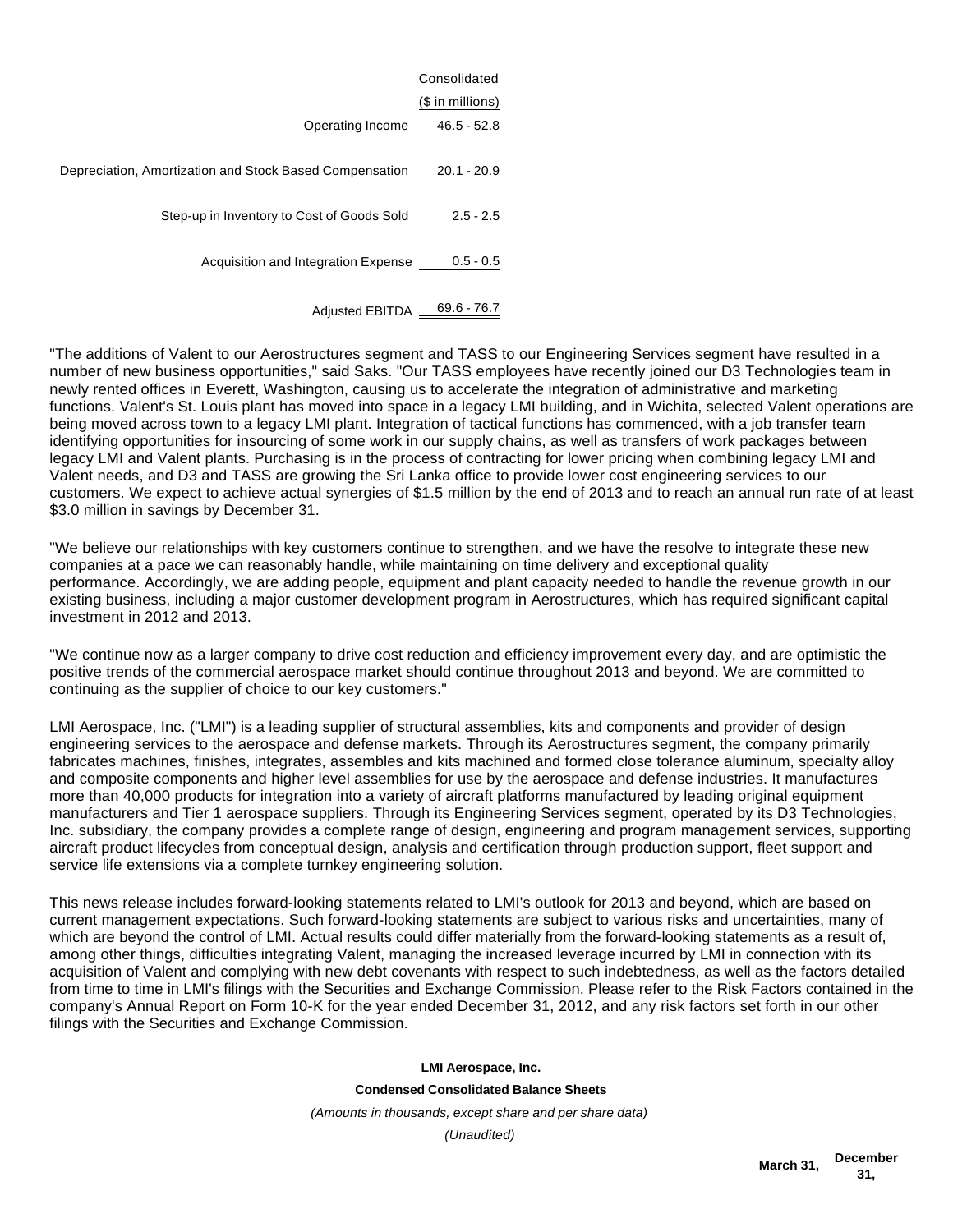| \$771<br>Cash and cash equivalents<br>\$4,347<br>83,081<br>69,159<br>Accounts receivable, net<br>97,614<br>90,039<br>Inventories<br>Prepaid expenses and other current assets<br>5,751<br>5,655<br>3,839<br>3,839<br>Deferred income taxes<br>173,039<br><b>Total current assets</b><br>191,056<br>104,080<br>96,218<br>179,592<br>179,314<br>63,172<br>64,334<br>14,114<br>15,059<br>\$527,964<br>\$552,014<br>\$31,621<br>\$30,471<br>Accounts payable<br>25,847<br>23,703<br>Accrued expenses<br>6,093<br>5,632<br>Current installments of long-term debt and capital lease obligations<br>63,561<br>59,806<br><b>Total current liabilities</b><br>272,629<br>255,067<br>Long-term debt and capital lease obligations, less current installments<br>Other long-term liabilities<br>3,347<br>3,405<br>8,732<br>8,732<br>Deferred income taxes<br>284,708<br>267,204<br>Total long-term liabilities<br>Common stock, \$0.02 par value per share; authorized 28,000,000 shares; issued 12,860,023 shares at March 31,<br>257<br>2013 and December 31, 2012<br>257<br>Preferred stock, \$0.02 par value per share; authorized 2,000,000 shares; none issued at either date<br>$\overline{\phantom{a}}$<br>$\overline{\phantom{a}}$<br>Additional paid-in capital<br>91,646<br>90,839<br>Accumulated other comprehensive loss<br>(331)<br>(49)<br>Treasury stock, at cost, 11,168 shares at March 31, 2013 and 101,622 shares at December 31, 2012<br>(53)<br>(482)<br>112,226<br>110,389<br>Retained earnings<br>203,745<br>200,954<br>Total shareholders' equity<br>\$552,014<br>\$527,964 |                                            | 2013 | 2012 |
|--------------------------------------------------------------------------------------------------------------------------------------------------------------------------------------------------------------------------------------------------------------------------------------------------------------------------------------------------------------------------------------------------------------------------------------------------------------------------------------------------------------------------------------------------------------------------------------------------------------------------------------------------------------------------------------------------------------------------------------------------------------------------------------------------------------------------------------------------------------------------------------------------------------------------------------------------------------------------------------------------------------------------------------------------------------------------------------------------------------------------------------------------------------------------------------------------------------------------------------------------------------------------------------------------------------------------------------------------------------------------------------------------------------------------------------------------------------------------------------------------------------------------------------------------------------------------------------------|--------------------------------------------|------|------|
|                                                                                                                                                                                                                                                                                                                                                                                                                                                                                                                                                                                                                                                                                                                                                                                                                                                                                                                                                                                                                                                                                                                                                                                                                                                                                                                                                                                                                                                                                                                                                                                            | <b>Assets</b>                              |      |      |
|                                                                                                                                                                                                                                                                                                                                                                                                                                                                                                                                                                                                                                                                                                                                                                                                                                                                                                                                                                                                                                                                                                                                                                                                                                                                                                                                                                                                                                                                                                                                                                                            | Current assets:                            |      |      |
|                                                                                                                                                                                                                                                                                                                                                                                                                                                                                                                                                                                                                                                                                                                                                                                                                                                                                                                                                                                                                                                                                                                                                                                                                                                                                                                                                                                                                                                                                                                                                                                            |                                            |      |      |
|                                                                                                                                                                                                                                                                                                                                                                                                                                                                                                                                                                                                                                                                                                                                                                                                                                                                                                                                                                                                                                                                                                                                                                                                                                                                                                                                                                                                                                                                                                                                                                                            |                                            |      |      |
|                                                                                                                                                                                                                                                                                                                                                                                                                                                                                                                                                                                                                                                                                                                                                                                                                                                                                                                                                                                                                                                                                                                                                                                                                                                                                                                                                                                                                                                                                                                                                                                            |                                            |      |      |
|                                                                                                                                                                                                                                                                                                                                                                                                                                                                                                                                                                                                                                                                                                                                                                                                                                                                                                                                                                                                                                                                                                                                                                                                                                                                                                                                                                                                                                                                                                                                                                                            |                                            |      |      |
|                                                                                                                                                                                                                                                                                                                                                                                                                                                                                                                                                                                                                                                                                                                                                                                                                                                                                                                                                                                                                                                                                                                                                                                                                                                                                                                                                                                                                                                                                                                                                                                            |                                            |      |      |
|                                                                                                                                                                                                                                                                                                                                                                                                                                                                                                                                                                                                                                                                                                                                                                                                                                                                                                                                                                                                                                                                                                                                                                                                                                                                                                                                                                                                                                                                                                                                                                                            |                                            |      |      |
|                                                                                                                                                                                                                                                                                                                                                                                                                                                                                                                                                                                                                                                                                                                                                                                                                                                                                                                                                                                                                                                                                                                                                                                                                                                                                                                                                                                                                                                                                                                                                                                            | Property, plant and equipment, net         |      |      |
|                                                                                                                                                                                                                                                                                                                                                                                                                                                                                                                                                                                                                                                                                                                                                                                                                                                                                                                                                                                                                                                                                                                                                                                                                                                                                                                                                                                                                                                                                                                                                                                            | Goodwill                                   |      |      |
|                                                                                                                                                                                                                                                                                                                                                                                                                                                                                                                                                                                                                                                                                                                                                                                                                                                                                                                                                                                                                                                                                                                                                                                                                                                                                                                                                                                                                                                                                                                                                                                            | Intangible assets, net                     |      |      |
|                                                                                                                                                                                                                                                                                                                                                                                                                                                                                                                                                                                                                                                                                                                                                                                                                                                                                                                                                                                                                                                                                                                                                                                                                                                                                                                                                                                                                                                                                                                                                                                            | Other assets                               |      |      |
|                                                                                                                                                                                                                                                                                                                                                                                                                                                                                                                                                                                                                                                                                                                                                                                                                                                                                                                                                                                                                                                                                                                                                                                                                                                                                                                                                                                                                                                                                                                                                                                            | <b>Total assets</b>                        |      |      |
|                                                                                                                                                                                                                                                                                                                                                                                                                                                                                                                                                                                                                                                                                                                                                                                                                                                                                                                                                                                                                                                                                                                                                                                                                                                                                                                                                                                                                                                                                                                                                                                            | Liabilities and shareholders' equity       |      |      |
|                                                                                                                                                                                                                                                                                                                                                                                                                                                                                                                                                                                                                                                                                                                                                                                                                                                                                                                                                                                                                                                                                                                                                                                                                                                                                                                                                                                                                                                                                                                                                                                            | <b>Current liabilities:</b>                |      |      |
|                                                                                                                                                                                                                                                                                                                                                                                                                                                                                                                                                                                                                                                                                                                                                                                                                                                                                                                                                                                                                                                                                                                                                                                                                                                                                                                                                                                                                                                                                                                                                                                            |                                            |      |      |
|                                                                                                                                                                                                                                                                                                                                                                                                                                                                                                                                                                                                                                                                                                                                                                                                                                                                                                                                                                                                                                                                                                                                                                                                                                                                                                                                                                                                                                                                                                                                                                                            |                                            |      |      |
|                                                                                                                                                                                                                                                                                                                                                                                                                                                                                                                                                                                                                                                                                                                                                                                                                                                                                                                                                                                                                                                                                                                                                                                                                                                                                                                                                                                                                                                                                                                                                                                            |                                            |      |      |
|                                                                                                                                                                                                                                                                                                                                                                                                                                                                                                                                                                                                                                                                                                                                                                                                                                                                                                                                                                                                                                                                                                                                                                                                                                                                                                                                                                                                                                                                                                                                                                                            |                                            |      |      |
|                                                                                                                                                                                                                                                                                                                                                                                                                                                                                                                                                                                                                                                                                                                                                                                                                                                                                                                                                                                                                                                                                                                                                                                                                                                                                                                                                                                                                                                                                                                                                                                            | Long-term liabilities:                     |      |      |
|                                                                                                                                                                                                                                                                                                                                                                                                                                                                                                                                                                                                                                                                                                                                                                                                                                                                                                                                                                                                                                                                                                                                                                                                                                                                                                                                                                                                                                                                                                                                                                                            |                                            |      |      |
|                                                                                                                                                                                                                                                                                                                                                                                                                                                                                                                                                                                                                                                                                                                                                                                                                                                                                                                                                                                                                                                                                                                                                                                                                                                                                                                                                                                                                                                                                                                                                                                            |                                            |      |      |
|                                                                                                                                                                                                                                                                                                                                                                                                                                                                                                                                                                                                                                                                                                                                                                                                                                                                                                                                                                                                                                                                                                                                                                                                                                                                                                                                                                                                                                                                                                                                                                                            |                                            |      |      |
|                                                                                                                                                                                                                                                                                                                                                                                                                                                                                                                                                                                                                                                                                                                                                                                                                                                                                                                                                                                                                                                                                                                                                                                                                                                                                                                                                                                                                                                                                                                                                                                            |                                            |      |      |
|                                                                                                                                                                                                                                                                                                                                                                                                                                                                                                                                                                                                                                                                                                                                                                                                                                                                                                                                                                                                                                                                                                                                                                                                                                                                                                                                                                                                                                                                                                                                                                                            | Shareholders' equity:                      |      |      |
|                                                                                                                                                                                                                                                                                                                                                                                                                                                                                                                                                                                                                                                                                                                                                                                                                                                                                                                                                                                                                                                                                                                                                                                                                                                                                                                                                                                                                                                                                                                                                                                            |                                            |      |      |
|                                                                                                                                                                                                                                                                                                                                                                                                                                                                                                                                                                                                                                                                                                                                                                                                                                                                                                                                                                                                                                                                                                                                                                                                                                                                                                                                                                                                                                                                                                                                                                                            |                                            |      |      |
|                                                                                                                                                                                                                                                                                                                                                                                                                                                                                                                                                                                                                                                                                                                                                                                                                                                                                                                                                                                                                                                                                                                                                                                                                                                                                                                                                                                                                                                                                                                                                                                            |                                            |      |      |
|                                                                                                                                                                                                                                                                                                                                                                                                                                                                                                                                                                                                                                                                                                                                                                                                                                                                                                                                                                                                                                                                                                                                                                                                                                                                                                                                                                                                                                                                                                                                                                                            |                                            |      |      |
|                                                                                                                                                                                                                                                                                                                                                                                                                                                                                                                                                                                                                                                                                                                                                                                                                                                                                                                                                                                                                                                                                                                                                                                                                                                                                                                                                                                                                                                                                                                                                                                            |                                            |      |      |
|                                                                                                                                                                                                                                                                                                                                                                                                                                                                                                                                                                                                                                                                                                                                                                                                                                                                                                                                                                                                                                                                                                                                                                                                                                                                                                                                                                                                                                                                                                                                                                                            |                                            |      |      |
|                                                                                                                                                                                                                                                                                                                                                                                                                                                                                                                                                                                                                                                                                                                                                                                                                                                                                                                                                                                                                                                                                                                                                                                                                                                                                                                                                                                                                                                                                                                                                                                            |                                            |      |      |
|                                                                                                                                                                                                                                                                                                                                                                                                                                                                                                                                                                                                                                                                                                                                                                                                                                                                                                                                                                                                                                                                                                                                                                                                                                                                                                                                                                                                                                                                                                                                                                                            | Total liabilities and shareholders' equity |      |      |

#### **LMI Aerospace, Inc.**

# **Condensed Consolidated Statements of Comprehensive Income**

(Amounts in thousands, except share and per share data)

#### (Unaudited)

#### **Three Months Ended**

| narcı<br>n<br>___<br>., |  |
|-------------------------|--|
|                         |  |

| 2013 | 2012 |
|------|------|
|      |      |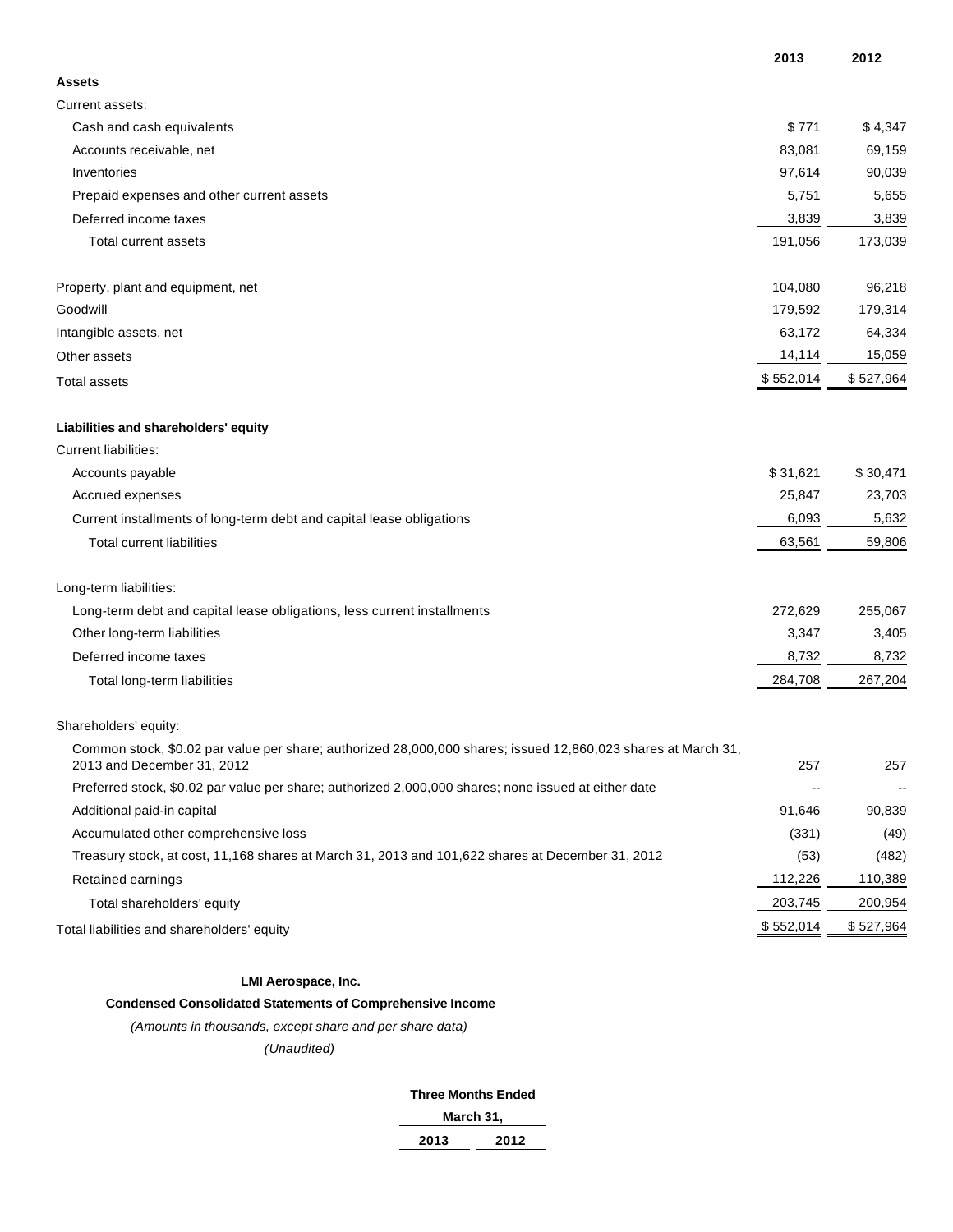| Sales and service revenue                                 |                       |                       |
|-----------------------------------------------------------|-----------------------|-----------------------|
| <b>Product sales</b>                                      | \$82,114              | \$40,165              |
| Service revenues                                          | 23,952                | 26,584                |
| Net sales                                                 | 106,066               | 66,749                |
| Cost of sales and service revenue                         |                       |                       |
| Cost of product sales                                     | 65,138                | 27,385                |
| Cost of service revenues                                  | 20,874                | 22,846                |
| Cost of sales                                             | 86,012                | 50,231                |
| Gross profit                                              | 20,054                | 16,518                |
|                                                           |                       |                       |
| Selling, general and administrative expenses              | 13,981                | 9,080                 |
| Income from operations                                    | 6,073                 | 7,438                 |
|                                                           |                       |                       |
| Other income (expense):                                   |                       |                       |
| Interest expense                                          | (4, 113)              | (201)                 |
| Other, net                                                | 480                   | 169                   |
| Total other expense                                       | (3,633)               | (32)                  |
| Income before income taxes                                | 2,440                 | 7,406                 |
| Provision for income taxes                                | 603                   | 2,614                 |
| Net income                                                | 1,837                 | 4,792                 |
| Other comprehensive income (expense):                     |                       |                       |
| Change in foreign currency translation adjustment         | (122)                 |                       |
| Unrealized loss on interest rate hedge net of tax of \$94 | (161)                 |                       |
| Other comprehensive income (expense):                     | (283)                 |                       |
|                                                           | \$1,554               |                       |
| Total comprehensive income                                |                       | \$4,792               |
| Amounts per common share:                                 |                       |                       |
| Net income per common share                               | \$0.15                | \$ 0.41               |
|                                                           |                       |                       |
| Net income per common share assuming dilution             | \$0.14                | \$0.41                |
|                                                           |                       |                       |
| Weighted average common shares outstanding                |                       | 12,582,207 11,618,008 |
|                                                           |                       |                       |
| Weighted average dilutive common shares outstanding       | 12,693,657 11,783,241 |                       |

# **LMI Aerospace, Inc.**

#### **Condensed Consolidated Statements of Cash Flows**

# (Amounts in thousands)

# (Unaudited)

**Three Months Ended**

|                                                                                          | March 31. |         |
|------------------------------------------------------------------------------------------|-----------|---------|
|                                                                                          | 2013      | 2012    |
| <b>Operating activities:</b>                                                             |           |         |
| Net income                                                                               | \$1.837   | \$4.792 |
| Adjustments to reconcile net income to net cash (used) provided by operating activities: |           |         |
| Depreciation and amortization                                                            | 4.791     | 1.936   |
| Restricted stock compensation                                                            | 360       | 375     |
| Other noncash items                                                                      | (258)     | (150)   |
|                                                                                          |           |         |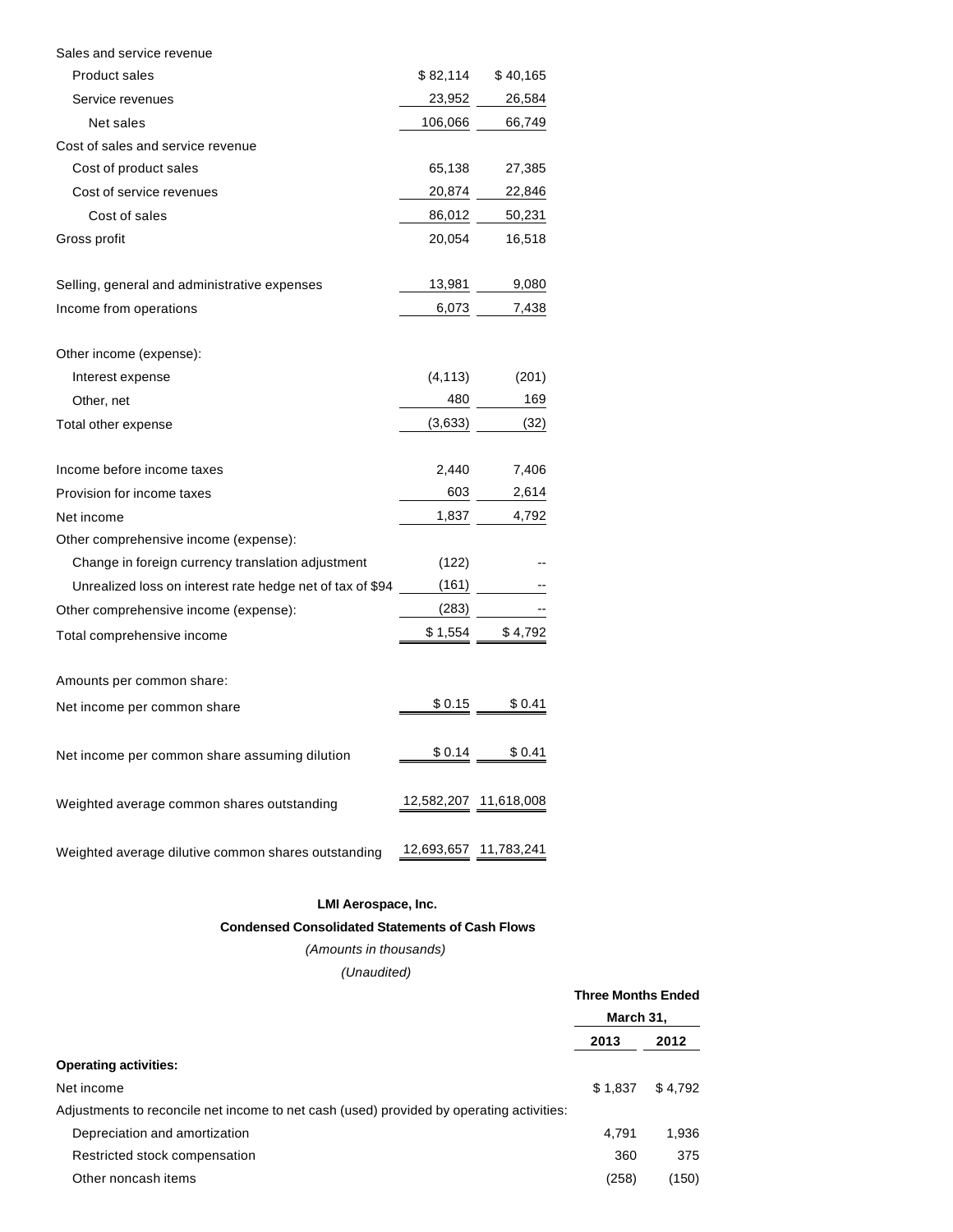|  |  |  | Changes in operating assets and liabilities, net of acquired businesses: |
|--|--|--|--------------------------------------------------------------------------|
|  |  |  |                                                                          |

| Accounts receivable                                    | (13,653)  | (4,678) |
|--------------------------------------------------------|-----------|---------|
| Inventories                                            | (7, 469)  | (4,311) |
| Prepaid expenses and other assets                      | (558)     | (1,291) |
| Current income taxes                                   | 972       | 2,466   |
| Accounts payable                                       | 947       | (822)   |
| Accrued expenses                                       | 2,569     | 2,111   |
| Net cash (used) provided by operating activities       | (10, 462) | 428     |
| <b>Investing activities:</b>                           |           |         |
| Additions to property, plant and equipment             | (12, 592) | (2,909) |
| Other, net                                             | 1,866     | 27      |
| Net cash used by investing activities                  | (10, 726) | (2,882) |
| <b>Financing activities:</b>                           |           |         |
| Proceeds from issuance of debt                         | 5,750     |         |
| Principal payments on long-term debt and notes payable | (1, 138)  |         |
| Advances on revolving line of credit                   | 29,500    |         |
| Payments on revolving line of credit                   | (16,500)  |         |
| Other, net                                             |           | 80      |
| Net cash provided by financing activities              | 17,612    | 80      |
| Net decrease in cash and cash equivalents              | (3,576)   | (2,374) |
| Cash and cash equivalents, beginning of period         | 4,347     | 7,868   |
| Cash and cash equivalents, end of period               | \$771     | \$5,494 |
|                                                        |           |         |

# **LMI Aerospace, Inc.**

# **Selected Non-GAAP Disclosures**

(Amounts in thousands)

(Unaudited)

|                                                                                      | <b>Three Months Ended</b> |         |  |  |
|--------------------------------------------------------------------------------------|---------------------------|---------|--|--|
|                                                                                      | March 31,                 |         |  |  |
|                                                                                      | 2013                      | 2012    |  |  |
| <b>Non-GAAP Financial Information</b>                                                |                           |         |  |  |
| Adjusted Earnings Before Interest, Taxes, Depreciation and Amortization (EBITDA)(1): |                           |         |  |  |
| Net Income                                                                           | \$1,837                   | \$4,792 |  |  |
| Depreciation and amortization                                                        | 4,791                     | 1,936   |  |  |
| Interest expense                                                                     | 4,113                     | 201     |  |  |
| Income tax expense                                                                   | 603                       | 2,614   |  |  |
| Stock based compensation                                                             | 360                       | 375     |  |  |
| Acquisition and integration expenses                                                 | 493                       |         |  |  |
| Fair value step-up on acquired inventories                                           | 2,497                     |         |  |  |
| Other, net                                                                           | (480)                     | (169)   |  |  |
| Adjusted EBITDA                                                                      | \$14,214                  | \$9,749 |  |  |
| Free Cash Flow (2):                                                                  |                           |         |  |  |
| Net cash (used) provided by operating activities                                     | \$(10, 462)               | \$428   |  |  |
| Less capital expenditures                                                            | (12, 592)                 | (2,909) |  |  |